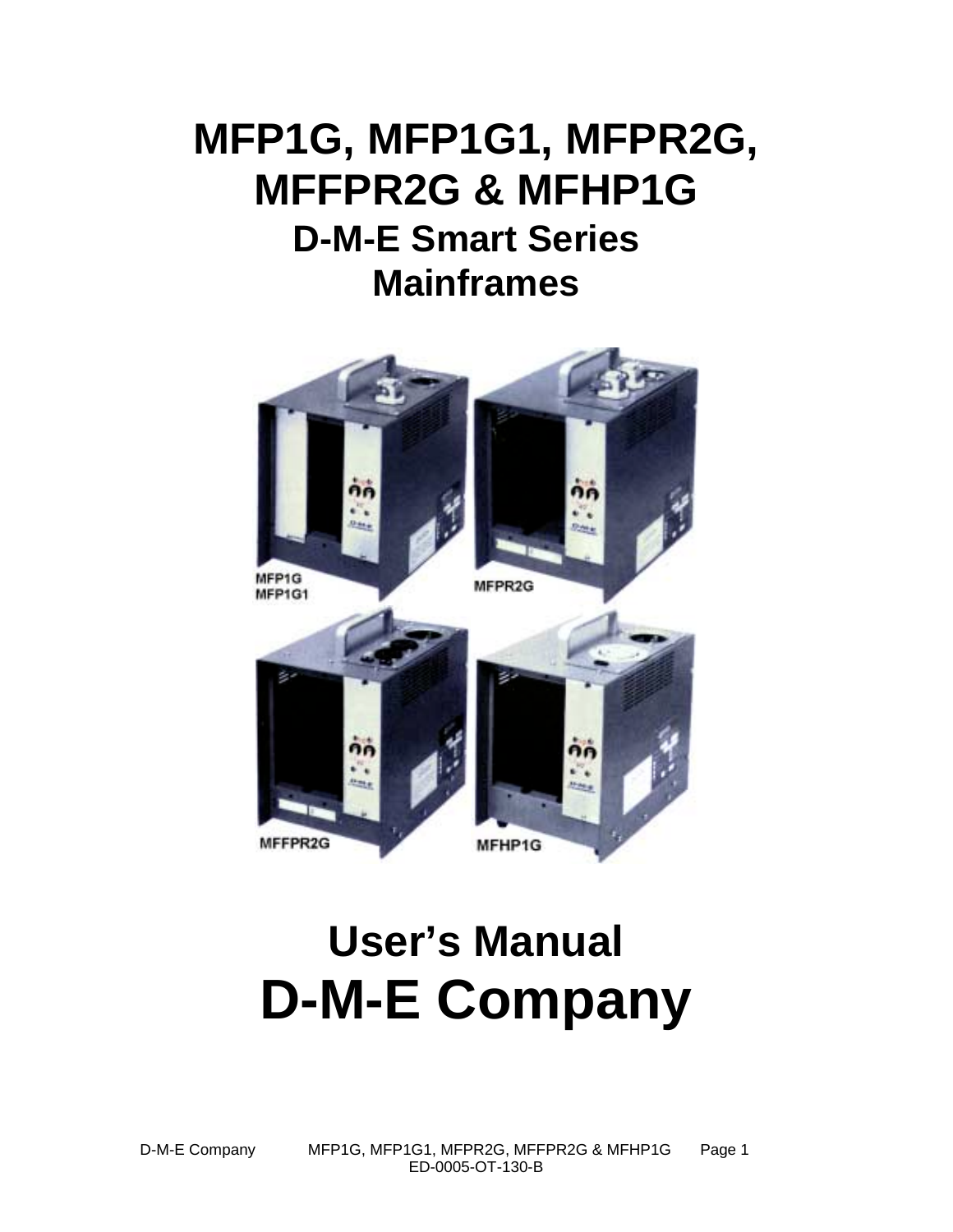Copyright © D-M-E Company 1999-2000. All rights reserved.

D-M-E Company products are covered by USA and foreign patents, issued and pending. Information in this publication supersedes that in all previously published material. Specifications and any changes are reserved.

Printed in the United States of America

**D-M-E Company 29111 Stephenson Highway Madison Heights, MI 48071**

D-M-E Company and D-M-E are registered trademarks of D-M-E Company.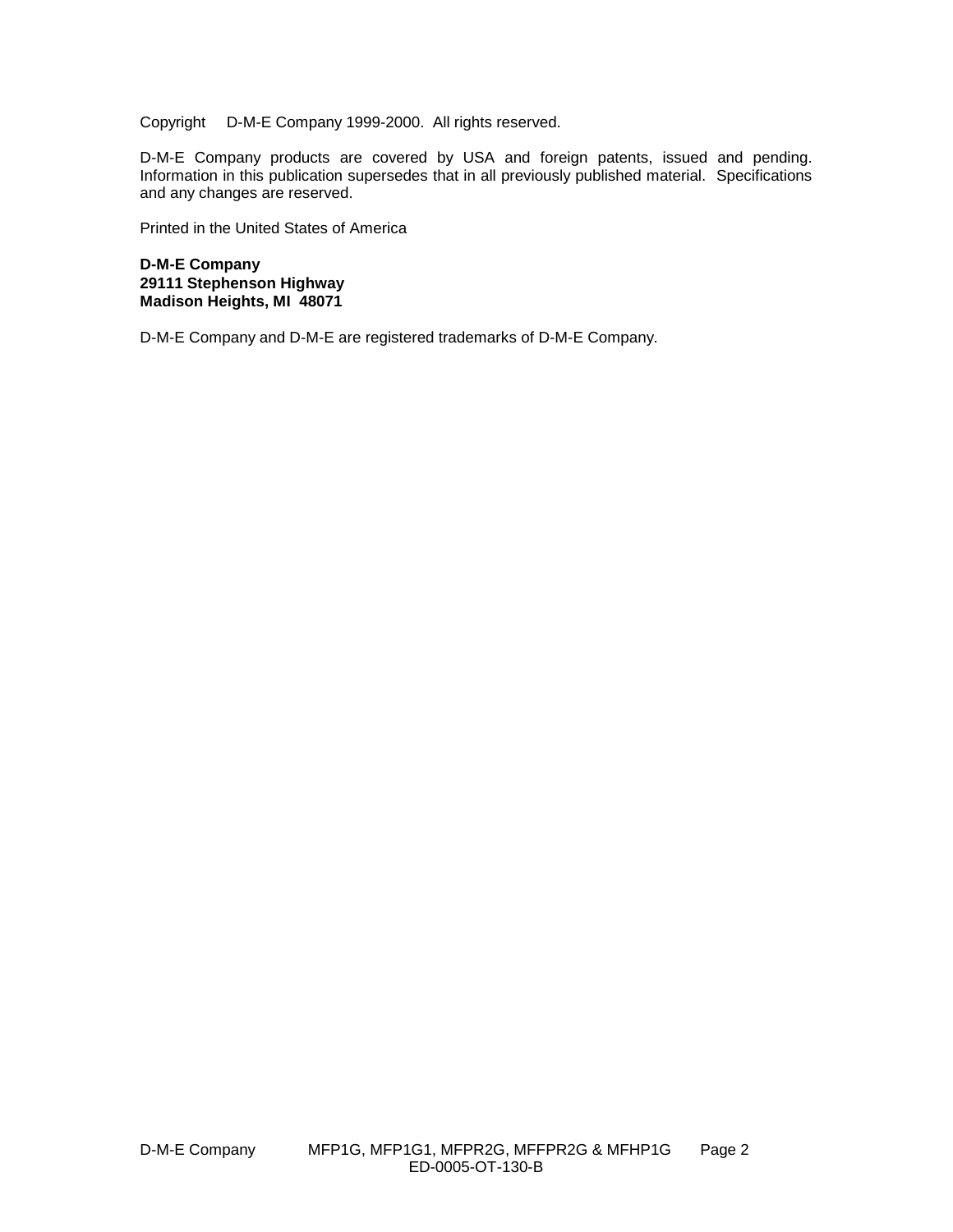#### **WARRANTY**

D-M-E Company warrants that this product will be free from defects in materials and workmanship for a period of one (1) year from the date of shipment. If any such product proves defective during this warranty period, D-M-E Company, at its option, will either repair the defective product without charge for parts and labor, or will provide a replacement in exchange for the defective product.

This warranty shall not apply to any defect, failure or damage caused by improper use or improper or inadequate maintenance and care. D-M-E Company shall not be obligated to furnish service under this warranty a) to repair damage resulting from attempts by personnel other than D-M-E Company representatives to repair or service the product; b) to repair damage resulting from improper use or connection to incompatible equipment; or c) to service a product that has been modified or integrated with other products when the effect of such modification or integration increases the time or difficulty of servicing the product.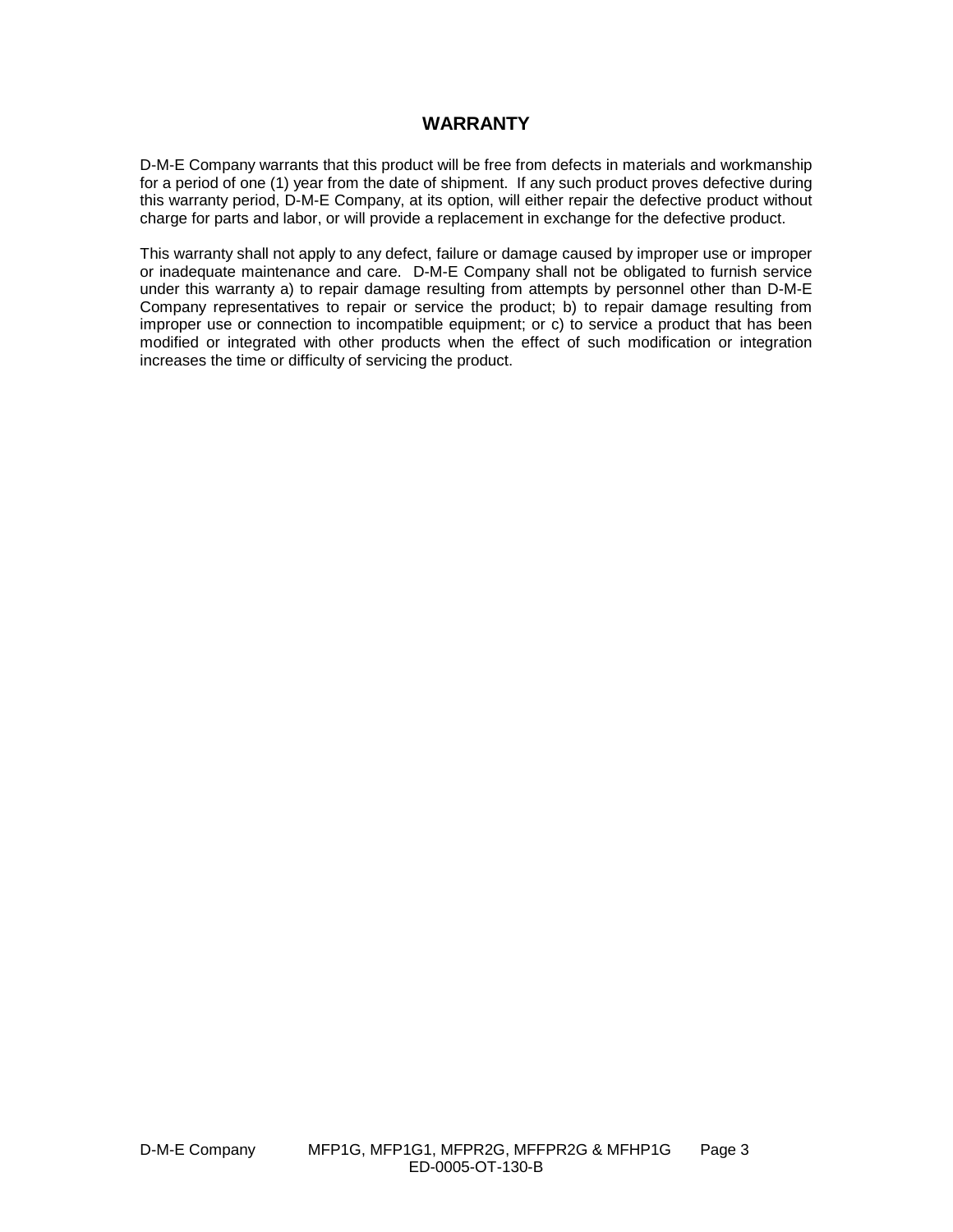#### **SAFETY**

D-M-E Company products have been designed to be safe and simple to operate. As with any electronic equipment, you must observe standard safety procedures to protect both yourself and the equipment.

#### **To Prevent Injuries:**

- To avoid electrical shock or fire hazard, DO NOT apply voltage to a terminal that exceeds the range specified for that terminal.
- To avoid electrical shock, make sure product is properly earth grounded.
- To avoid mechanical injury, electrical shock or fire hazard, DO NOT operate this product with covers or panels removed.
- To avoid mechanical injury, electrical shock or fire hazard, turn off power (circuit breaker) before inserting or removing modules.
- To avoid electrical shock or fire hazard, DO NOT operate this product when wet.
- To avoid injury or fire hazard, DO NOT operate this product in an explosive atmosphere.

#### **To Prevent Product Damage:**

- DO NOT operate this product from a power source that applies more than the voltages specified.
- Replace 15 amp fuses in your modules with 10 amp or less fuses for use in 10 amp mainframes.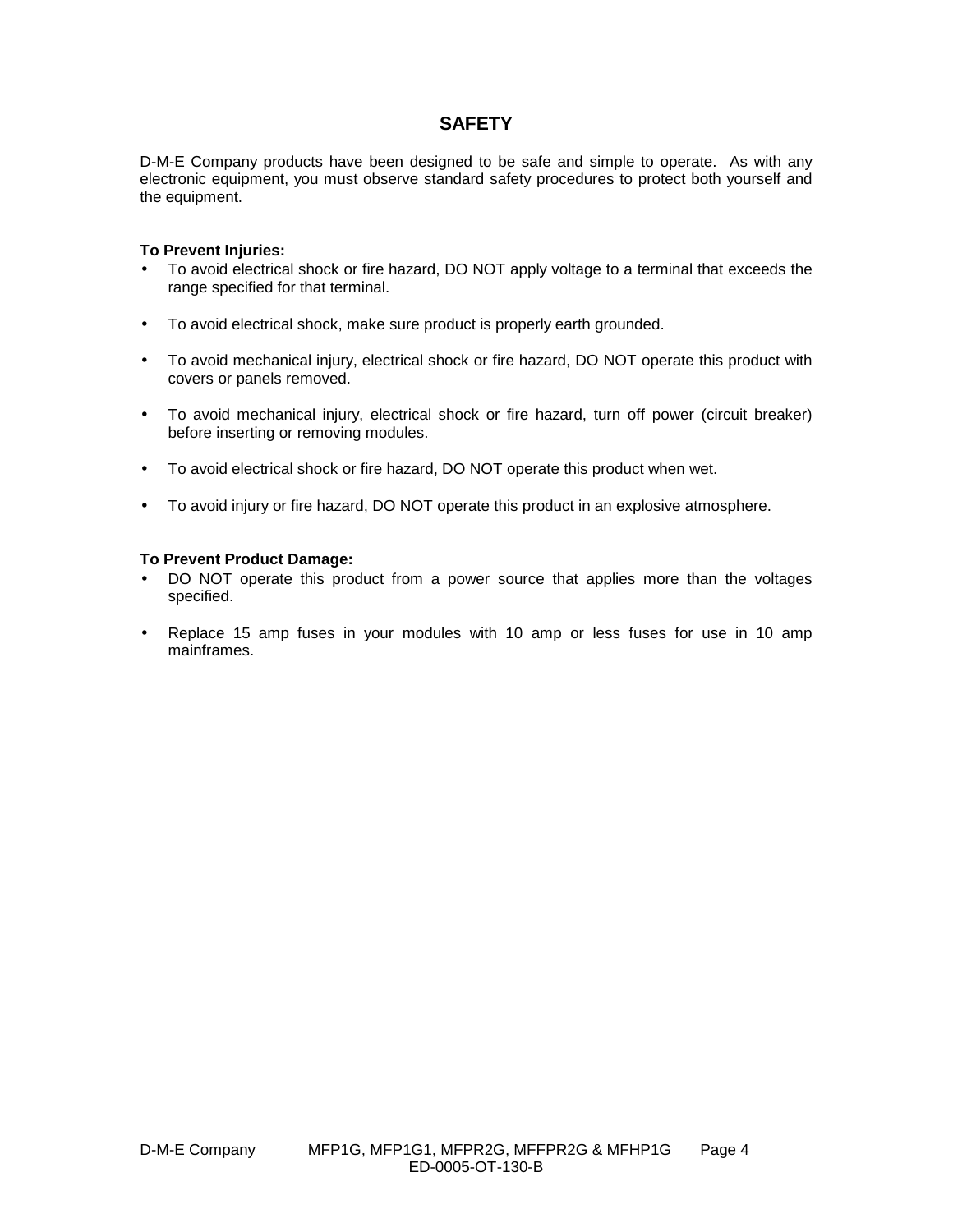# **D-M-E Smart Series Mainframes**

# **MFP1G, MFP1G1, MFPR2G, MFFPR2G & MFHP1G**

#### **GENERAL DESCRIPTION**

This manual describes the installation, operation, servicing and safety procedures for the D-M-E Smart Series Mainframe.

The D-M-E Smart Series Mainframe is designed as a closed-loop power distribution and temperature controlling system. When it is used in conjunction with D-M-E temperature controls, this system provides the user with premier temperature control capabilities. D-M-E offers several different types of temperature control modules, one to fit every budget. These temperature controls provide the operator with superb operator interface, ease of use, and simplicity. The MFP1G mainframe will be used for the examples in this manual. See Figure 12 in the back of this manual for details on all other models.

The power output / thermocouple input connector is located on the top of the MFP1G unit, and is designed to deliver 10 Amps of current. Depending on the model you purchased, 10, 15 or 30 amps of current can be delivered.



CKPTOC1

**Figure 1 - Power / Thermocouple Connector Used On The MFP1G (10 Amps Maximum Current)**

## **FEATURES**

Each mainframe is constructed with heavyduty steel framework. The MFFPR2G & MFHP1G units also contain a built-in cooling fan. Interfacing is accomplished through a power output cable and a thermocouple input cable. D-M-E can also supply special temperature control systems & cables to meet your requirements.

## **WIRING THE UNIT**

Unless otherwise specified, all Smart Series mainframes operate at a 240 Volts AC input power. The MFP1G1 unit is wired to operate at a 120 VAC.

The CKPTM1 connector is used to connect power & thermocouple wires from a heater directly to the mainframe. (See below)



**Figure 2 - CKPTM-1 Connector**



**Figure 3 - Wiring Diagrams For CKPT Style Connectors**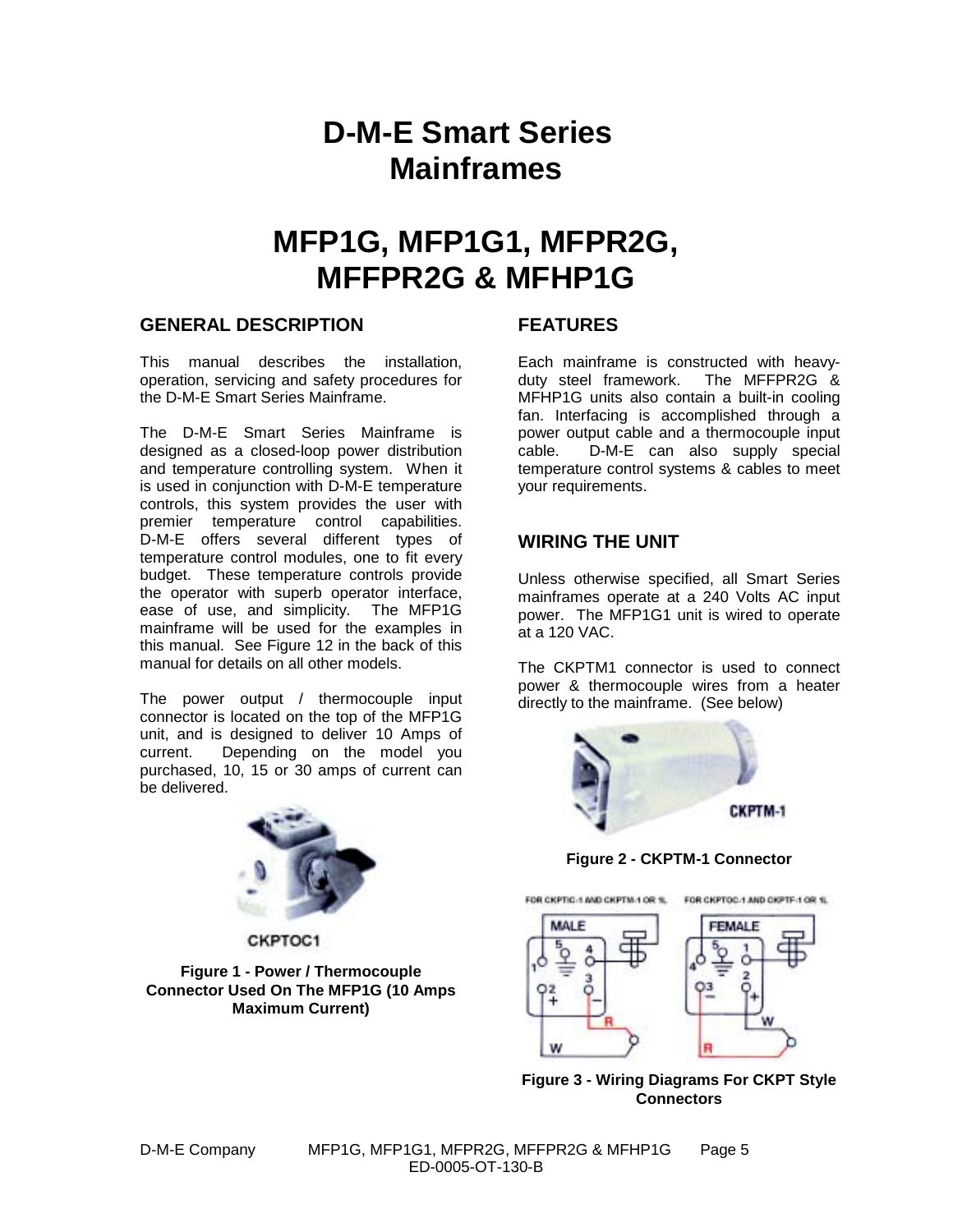#### **UNPACKING AND INSPECTION**

- 1. After unpacking, inspect your mainframe and check for any damage that may have occurred during shipment.
- 2. Check the circuit breaker for damage.
- 3. Check for proper operation of circuit breaker by flipping breaker on and off with no voltage applied.
- 4. Check power output connector and thermocouple input connector for any physical damage.
- 5. Check AC input power wiring.

## **SAFETY**

**SERVICE AND INSTALLATION OF THIS EQUIPMENT SHOULD ONLY BE PERFORMED BY QUALIFIED SERVICE PERSONNEL FAMILIAR WITH HIGH VOLTAGE ELECTRICAL CIRCUITS.**

#### **NOTE: FOLLOW ALL NATIONAL AND LOCAL ELECTRICAL CODES WHEN CONNECTING THIS EQUIPMENT.**

**WARNING:** Before removing the back panel of this unit, remove the AC power input cable. DO NOT apply power to this cable or the unit when the back panel is removed.

**DANGER:** DO NOT connect AC power input cord to your in-plant power distribution system until mainframe back panel is securely in place.

**DANGER:** DO NOT attempt to insert lower voltage modules into high voltage zones. Certain catastrophic failure of the module and possible injury to humans in the area may result.

**DANGER:** On models equipped with a module rejection system, DO NOT attempt to defeat the rejection scheme as certain catastrophic failure of the module and possible injury to humans in the area may result. DO NOT remove the rejection rod on any modules or mainframes. (See figures 4 & 5)



#### **Figure 4 - Rejection Rod on Low Voltage Modules (DO NOT Remove)**

High power mainframes are equipped with a safety rejection rod to prevent accidental insertion of non-compatible modules and to prevent short circuits. DO NOT remove the rejection rod, as certain catastrophic failure will occur. (See figure 5)



**Figure 5 - Rejection Rod In MFHP1G High Power Mainframe (DO NOT Remove)**

#### **DANGER - HIGH VOLTAGE**

If it becomes necessary to service this equipment after AC input connections are completed, make sure that your in-plant power disconnect is secured in the "OFF" position by means of a padlock or other mechanism provided by the manufacturer of the disconnect. A **"LOCK-OUT"** mechanism is recommended to prevent power from being accidentally turned-on.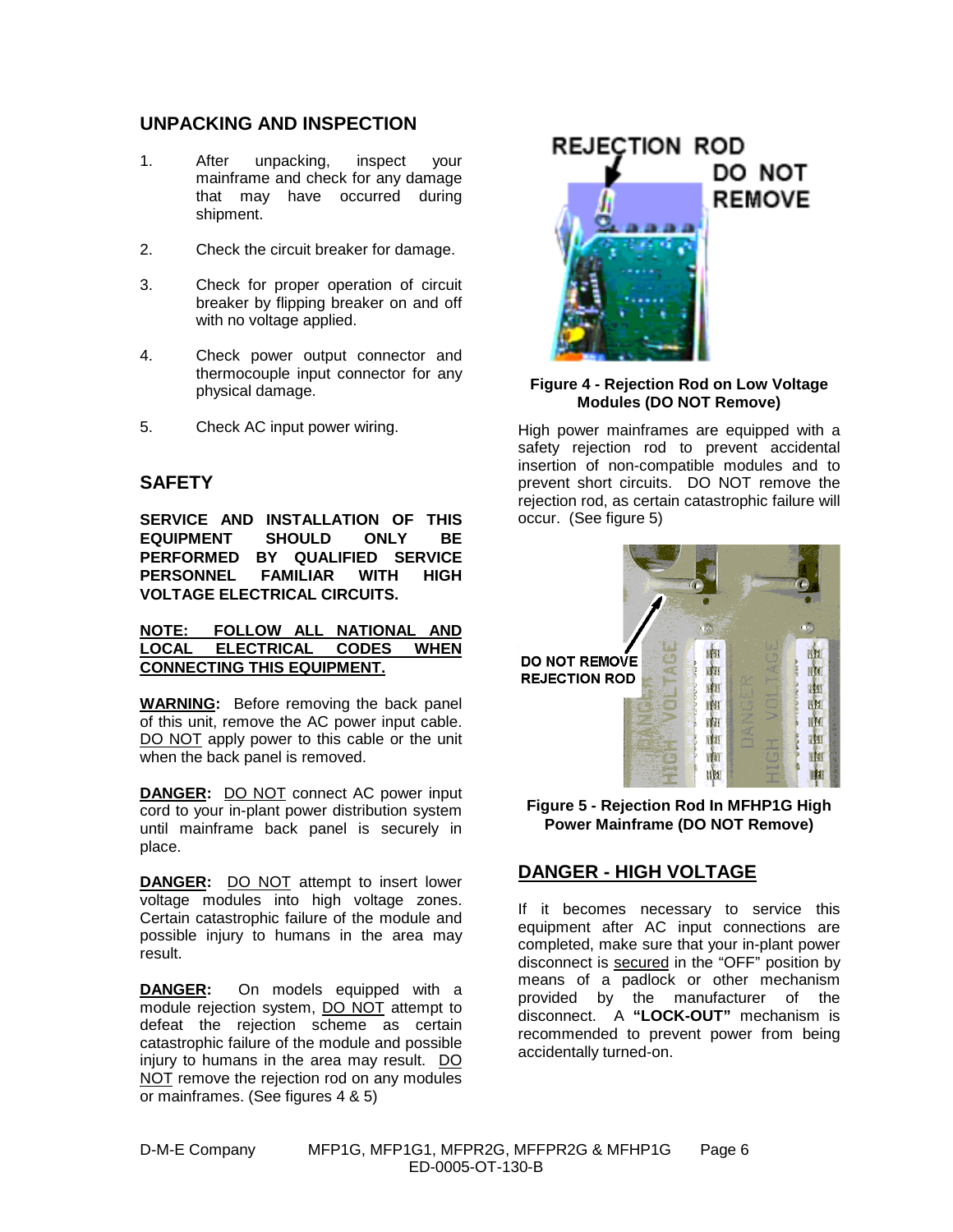#### **INSTALLATION**

- 1. You are installing a piece of electronic equipment that is delicate and should not be subjected to any physical or environmental abuse. Select a cool, dry, well-ventilated, environmentally clean location, away from heat, moisture and liquid carrying lines, i.e.: water cooling hoses, hydraulic hoses, etc.
- 2. Mainframes are shipped from the factory pre-wired 240 VAC. MFP1G1 units are wired for 120 VAC input.
- 3. Select the input supply line wire size according to national and your local electrical codes. Refer to mainframe serial number label for amperage rating of the circuit breaker in your mainframe.
	- a) Assemble your AC input power supply line to the input power connector supplied with your mainframe.
	- b) **WARNING:** Make sure that the chassis has been earth grounded before applying power.
- 4. Make sure mainframe back panel is securely in place before connecting power to mainframe.
- 5. Route AC input cable to a branch circuit (service) disconnect switch and attach leads to fused side of switch. Be sure ground lead is attached to a good earth ground.
- 6. Where required, insert appropriate fuses in fused disconnect box.
- 7. Connect power & thermocouple cables to mainframe and mold.
- 8. Refer to Module Specifications sheets supplied with module for front panel controls and module operation for the specific module being used.

#### **WARNING: BEFORE APPLYING POWER, MAKE SURE ALL NATIONAL AND LOCAL**

# **OUTPUT CURRENT LIMITATIONS**

**PRECAUTIONS ARE TAKEN.**

connector-wiring diagram.

Each Smart Series mainframe is equipped with a two-pole, fast-acting magnetic circuit breaker, (see figure 6). This circuit breaker limits the current in the mainframe and protects the mainframe internal wiring. The output current limitation for each frame is determined by the size of the circuit breaker installed in the mainframe. DO NOT use a larger amperage breaker than what your mainframe was designed for. Serious damage can occur.

**ELECTRICAL CODES HAVE BEEN FOLLOWED AND ALL SAFETY**

**IMPORTANT:** For mold wiring and heater connection information, refer to mold

| <b>MODEL NUMBER</b> | <b>CIRCUIT BREAKER</b> |  |
|---------------------|------------------------|--|
| MFP <sub>1</sub> G  | 10 AMP                 |  |
| MFP1G1              | 10 AMP                 |  |
| MFPR2G              | 20 AMP                 |  |
| MFFPR2G             | 30 AMP                 |  |
| MFHP1G              | 30 AMP                 |  |

**WARNING: BEFORE INSERTING OR REMOVING ANY MODULES FROM THE MAINFRAME, TURN THE POWER "OFF" BY FLIPPING THE CIRCUIT BREAKER HANDLE TO THE "OFF" POSITION.**



**Figure 6 - Circuit Breaker Panel**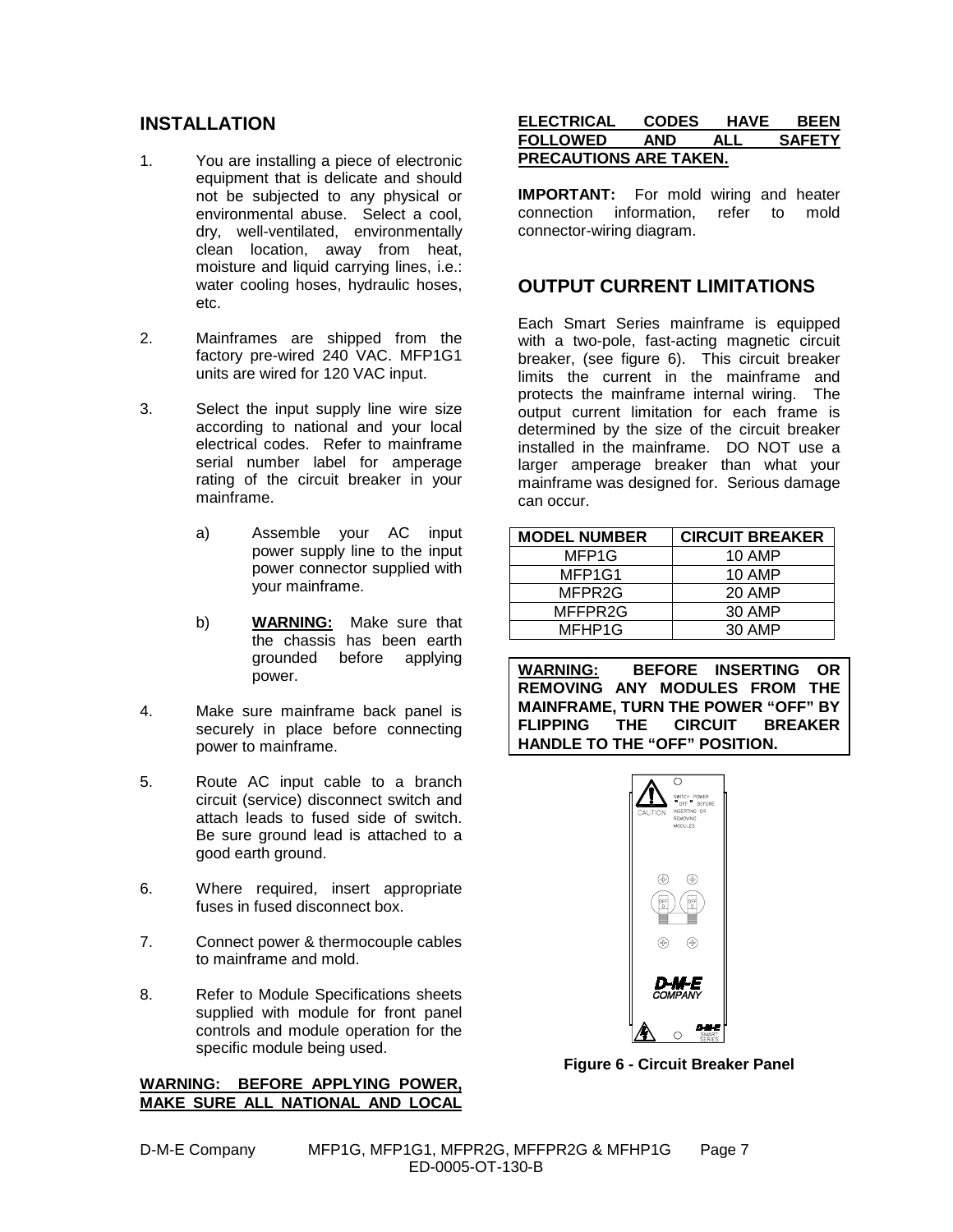#### **MAINFRAME WIRING**

Provided in this booklet, is a schematic of standard 1 & 2 zone mainframes & 1 zone high power mainframe (see figures 13 & 14). Refer to edge connector for printed circuit board connections (see figure 7). Note that the AC input power contact's #6 and #7 on the edge card connector are specifically designated for 240 VAC (120 VAC in MFP1G1 units).

The module output power is connected to the mainframe power output connector, located on the top of the mainframe, via contact's #4 and #5 of the edge card connector. (See figure 7)



**Figure 7 - Rear View of Edge Card Connector**

Thermocouple (T/C) input is accomplished by connecting a thermocouple signal to the input connector located on the top of the mainframe, (see figure 1). The T/C signal is attached to the appropriate module via T/C extension wires connecting the T/C input connector to contacts #1 and #2 on the appropriate module edge card connector. Refer to figure 7, and note that thermocouples are connected to contact #1 which is positive (white wire), and contact #2 which is negative (red wire).

#### **PIN ASSIGNMENTS OF THE EDGE CARD CONNECTOR:**

Please refer to figure 7 for location of pins.

- **Pin 1** From Thermocouple Positive (+)
- **Pin 2** From Thermocouple Negative (-)<br>**Pin 3** (not used)
- **Pin 3** (not used)
- **Pin 4** To Heater Load
- **Pin 5** To Heater Load
- **Pin 6** From Applied Line Voltage<br>**Pin 7** From Applied Line Voltage
- **From Applied Line Voltage**
- **Pin 8** From Earth Ground

## **TEMPERATURE CONTROL SYSTEM CONSIDERATIONS:**

There are many factors to consider when employing a temperature control system. All power requirements should be examined to make sure that the control system is matched to the heaters that are used:

- 1. Are the heaters 240 VAC or 120 VAC?
- 2. What is the wattage of the heater? Is the module's output amperage capability adequate for the heater to be controlled?
- 3. Is the control system sized adequately for all heaters that need to be controlled?

## **TEMPERATURE CONTROL THEORY CONSIDERATIONS:**

In any temperature control system, it is important to minimize the lag time between the heat source (heater) and the heat sensor (thermocouple). The lag time is the time it takes for the heat to travel from the heater to the thermocouple. It is very important to keep the physical distance between the heater and the thermocouple at a minimum. Best results are obtained when the heater and thermocouple are in an integral unit, such as D-M-E's "HCTC" series heaters. The greater the distance between the heater and thermocouple, the greater the control error.

Make sure that the heater to be used has adequate power (wattage) to elevate the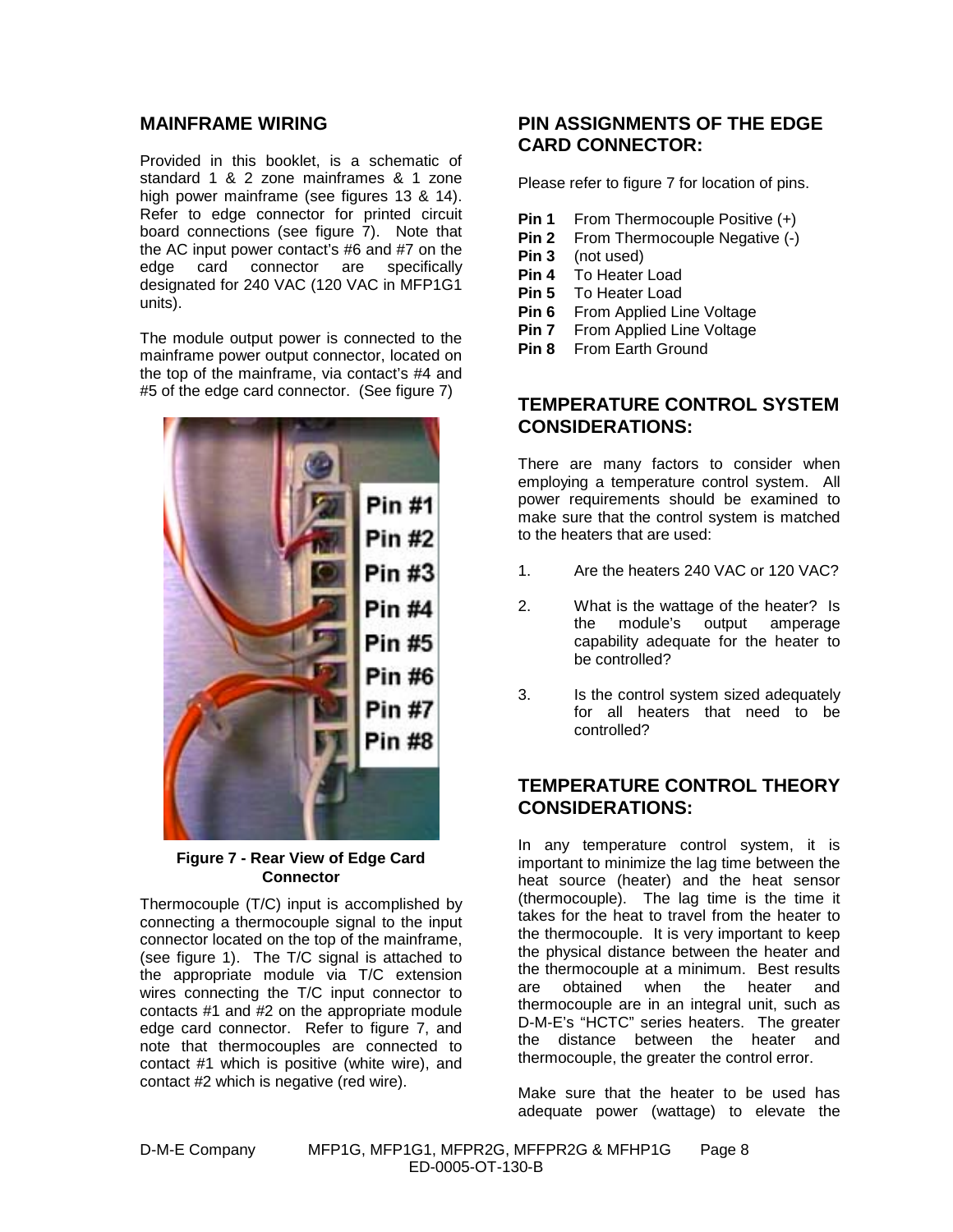material to be heated to the desired temperature.

If you have any questions or require additional information, contact your local D-M-E representative.

## **CONNECTORS AND CABLES:**

D-M-E inventories mold power cables and thermocouple cables that interface with 1 & 2 zone mainframes, and 1 zone high power mainframes. See Figure 12. They are also available in special lengths on request.

#### **TERMINAL MOUNTING BOXES:**

D-M-E also inventories terminal mounting boxes to provide an easy and economical method of mounting the power / thermocouple connectors on the mold.

#### **ACCESSORIES TO COMPLETE YOUR MOLD DESIGN:**

To complete your temperature control system, the following accessories are suggested:

Mold power input & thermocouple output connector and panel mount base, (see figure 8).



**Figure 8 - Mold Power Input Connector**

• Mold power cables in 10-foot or 20-foot lengths (see figure 9).



#### **Figure 9 - MPTC-10 Power & Thermocouple Cable**

- Temperature control modules. **NOTE: TEMPERATURE CONTROL MODULES ARE NOT INCLUDED WITH THIS MAINFRAME; THEY MUST BE ORDERED SEPARATELY.** One module is required for each zone of temperature control. Any of D-M-E's standard 15 Amp temperature controllers will operate in the 10 or 15 Amp mainframes. 30 Amp modules are required for high power mainframes.
- For safety considerations, all unused zones must be covered with blank panels. Use one D-M-E #MFBP10G blank panel for every zone that is not used.

# **REPLACEMENT PARTS:**

Replacement parts listed below:

| <b>CATALOG</b>      |                          |  |
|---------------------|--------------------------|--|
| <b>NUMBER</b>       | <b>DESCRIPTION</b>       |  |
| ABC <sub>10</sub>   | 10 Amp fuse              |  |
| ABC <sub>15</sub>   | 15 Amp fuse              |  |
| AGC <sub>1</sub>    | 1 Amp fuse               |  |
| CBD10M              | 10 Amp Circuit Breaker   |  |
| CBD <sub>20</sub> M | 20 Amp Circuit Breaker   |  |
| CBD30M              | 30 Amp Circuit Breaker   |  |
| CKF312G             | Edge card connector      |  |
|                     | kit (connector & 8 pins) |  |
| MFBP10G             | Blank panel to cover     |  |
|                     | unused zones             |  |
| <b>RPM0044</b>      | Card guide               |  |
| RPM0046             | Replacement pins for     |  |
|                     | edge card connector      |  |
| RPM0048             | Extraction tool for edge |  |
|                     | card connector pins      |  |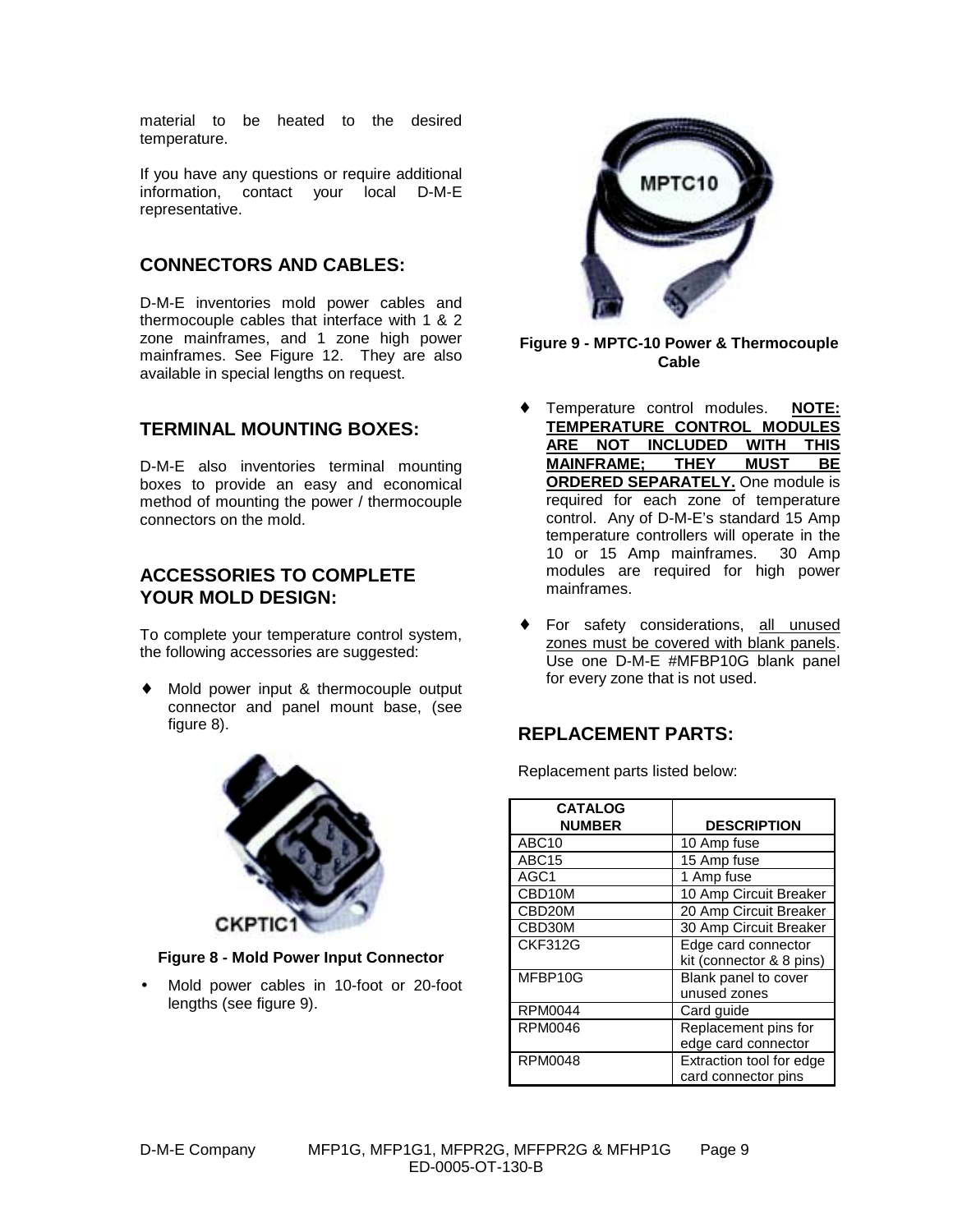

**Figure 10 - Edge Card Connector Kit, CKF312G (includes pins). Use RPM0046 to order pins separately.**

#### **TROUBLESHOOTING:**

If the fuses in a module clear upon initial power up or the circuit breaker trips, the heater output is probably grounded or shorted.

#### **FAN FUSES:**

The MFFPR2G and the MFHP1G mainframes both have 2 additional fuses located on the backside of the rear connector panel. These fuses supply voltage to both wires of the fan. (1 fuse for each wire.) If the fan stops rotating, check these fuses. You can access the fuses by disconnecting the power and then removing the back panel. **DO NOT WIRE CONTROL ZONES TO THESE FUSES. USE EXACT REPLACEMENT FUSES.**

#### **EUROPEAN CONFORMITY (CE) REQUIREMENTS:**

Secure each DME module, at the top of the module, to the mainframe, with a green 3MM x 10MM screw that is supplied with each module. Modules are secured to the mainframe for grounding purposes and also satisfying CE requirements. When the modules are screwed down securely, they are CE compliant. **NEVER REMOVE OR INSERT MODULES WHEN MAINFRAME CIRCUIT BREAKER POWER IS ON.**



**Figure 11 - European Communities Conformity Requirement**

# **CAUTION! FOR USERS OF THE MFP1G, MFP1G1, & MFPR2G MAINFRAMES**

If you ordered an MFP1G, MFP1G1, or an MFPR2G mainframe, you must replace the standard ABC15, 15 Amp fuses, supplied with your DME modules, with ABC10, 10 Amp fuses. The connectors and wiring in these mainframes are only rated for 10-Amp usage. If you use 15 Amp fuses in your modules, you risk damage to the mainframe, the modules, and perhaps to persons who work near this unit while it is in operation. Be safe by replacing the fuses with ABC10 fuses.

# **RETURN POLICY:**

The D-M-E® 1 & 2 zone mainframes are warranted for 1 year parts and labor, excluding fuses.

Contact D-M-E Customer Service for return authorization for repairs or warranties. Replacement parts are also available through the Customer Service Department.

#### **D-M-E Customer Service**

| In U.S., West Coast: | 1(323) 263-9261 |
|----------------------|-----------------|
| Elsewhere in U.S.:   | 1(800) 626-6653 |
| In Canada:           | 1(905) 677-6370 |

#### **SERVICE CENTER U.S.A.**

#### **D-M-E WORLD HEADQUARTERS**

29111 STEPHENSON HIGHWAY MADISON HEIGHTS, MICHIGAN 48071 PHONE: 1(800) 626-6653 TELEFAX: 1(248) 398-6174

G-Series®, Smart Series®, Smart Start®, Selective Cycle®, and  $D-M-E^{\otimes}$  are all registered trademarks of  $D-M-E$ Company.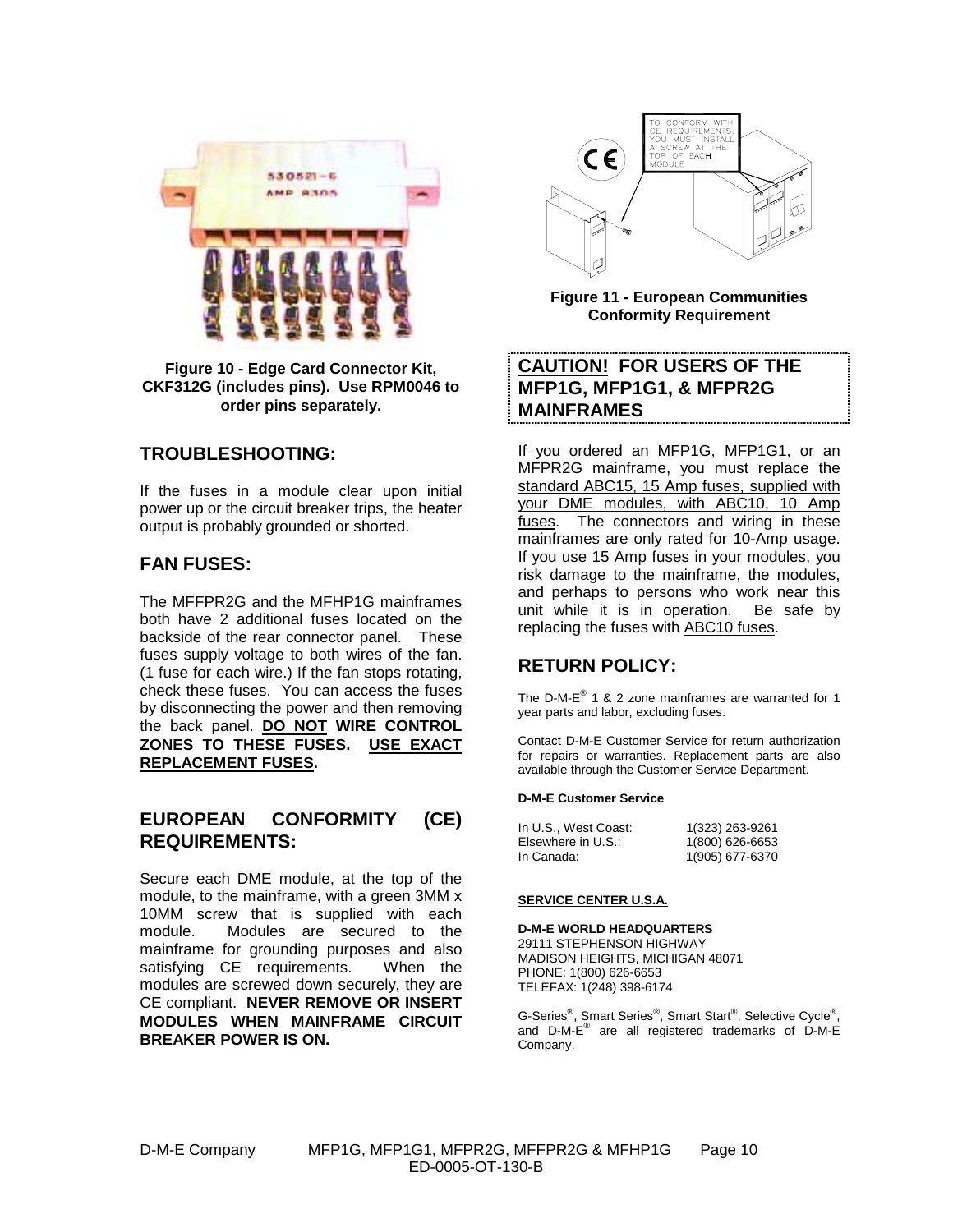

**Figure 12 –Mainframes, Connectors & Cables for All Mainframes**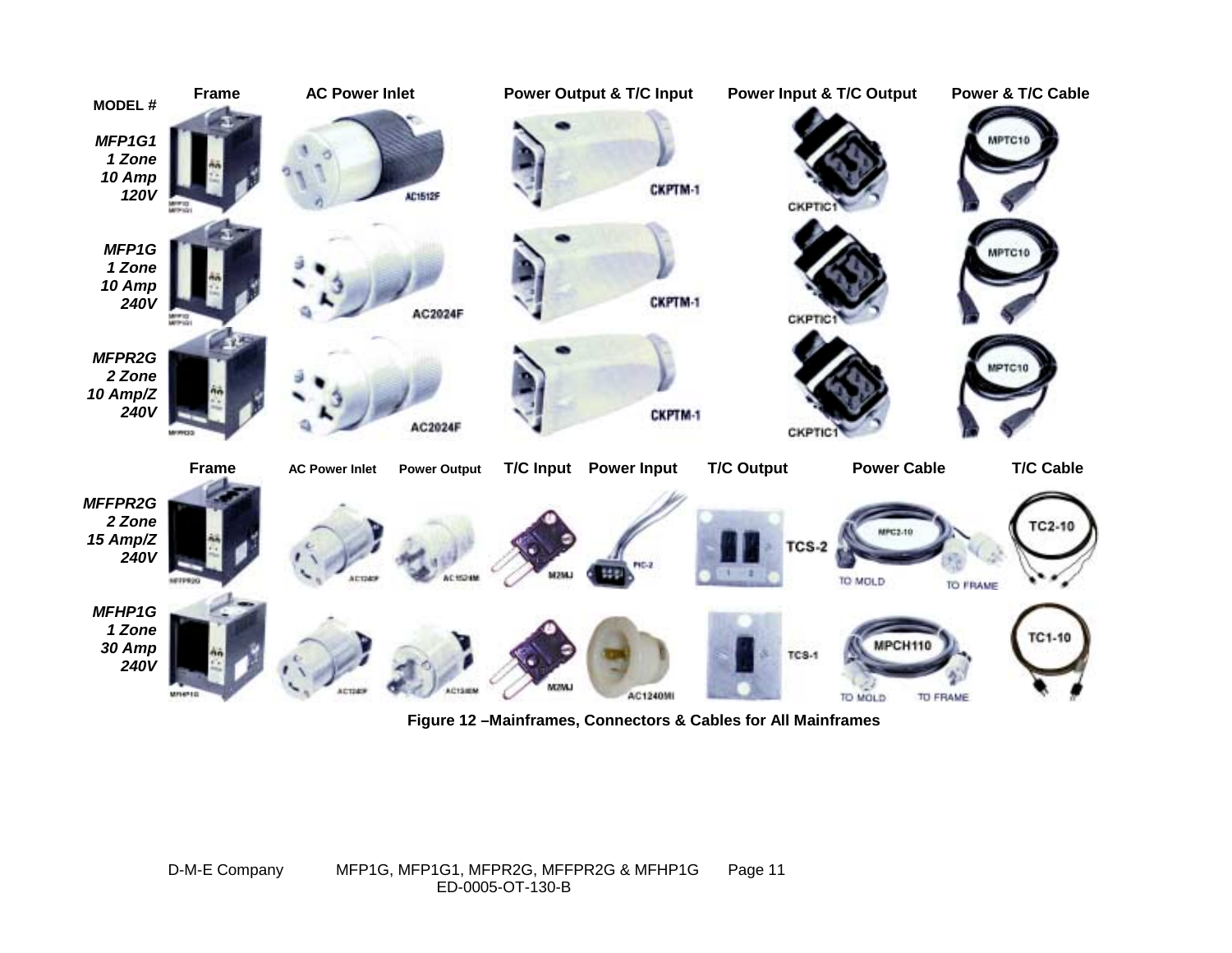

**Figure 13 - 1 & 2 Zone Mainframes Wiring Schematic**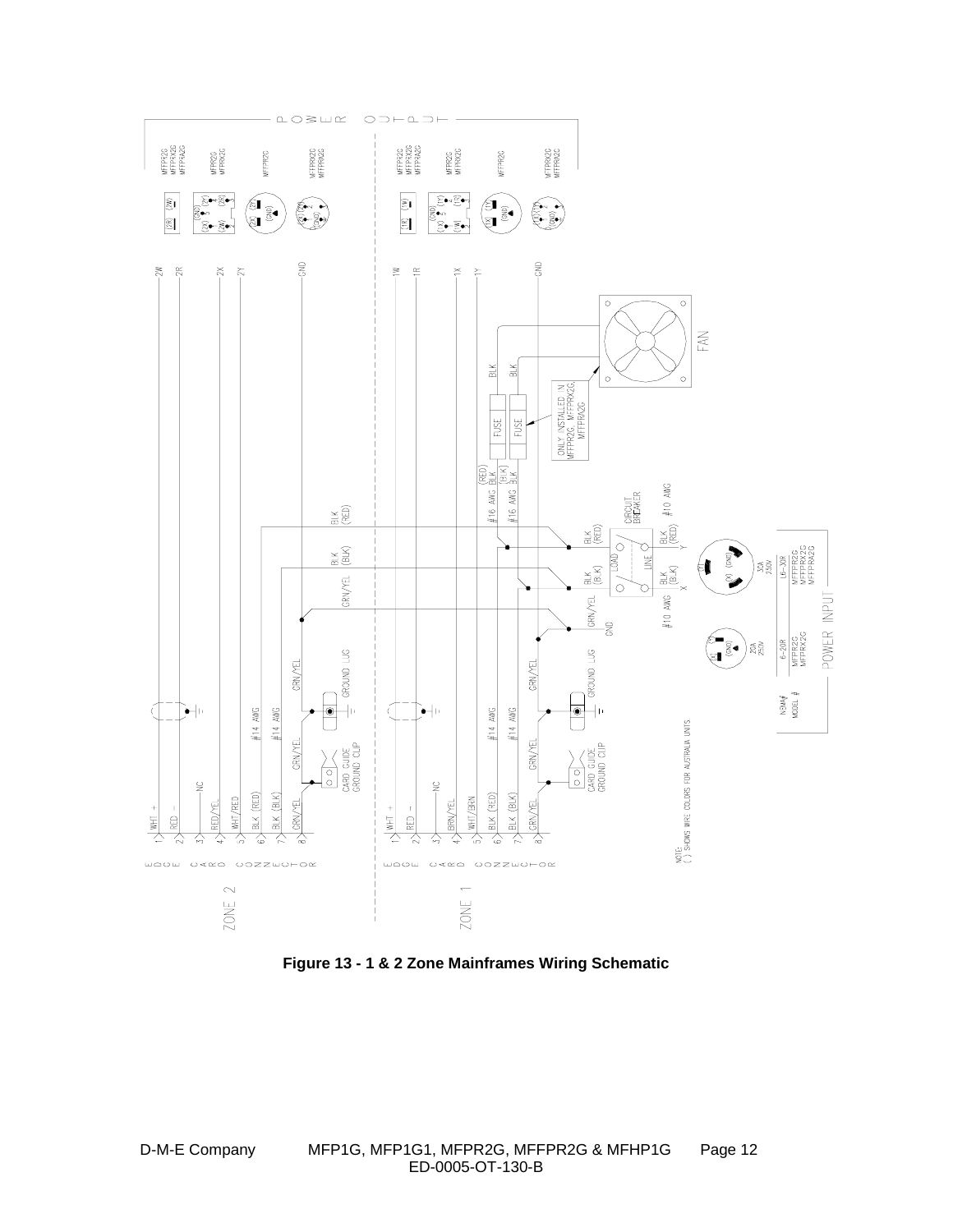

**Figure 14 - 1 Zone High Power Mainframe Wiring Schematic**